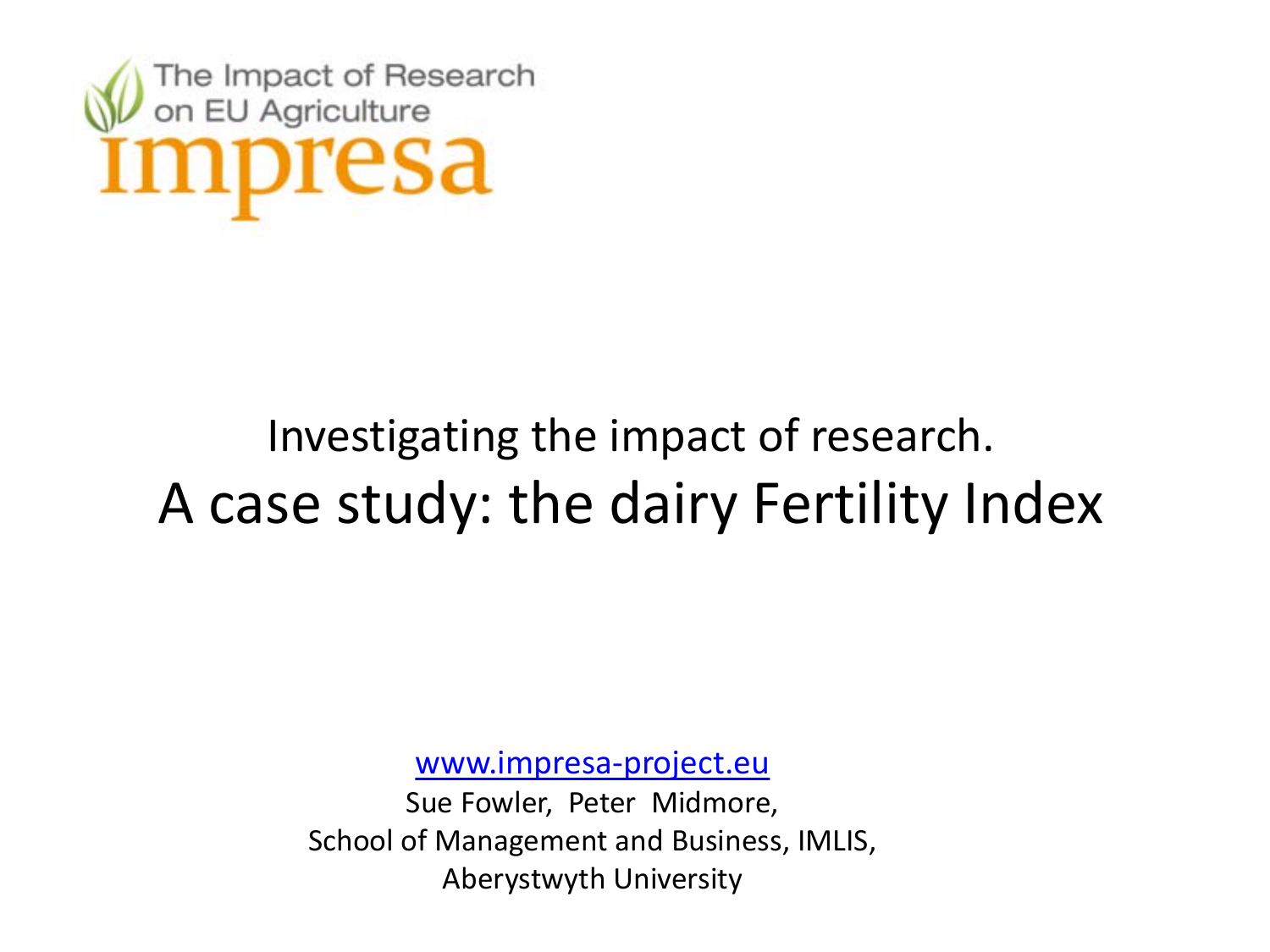### Aim: to understand the mechanism and scale of impact of research

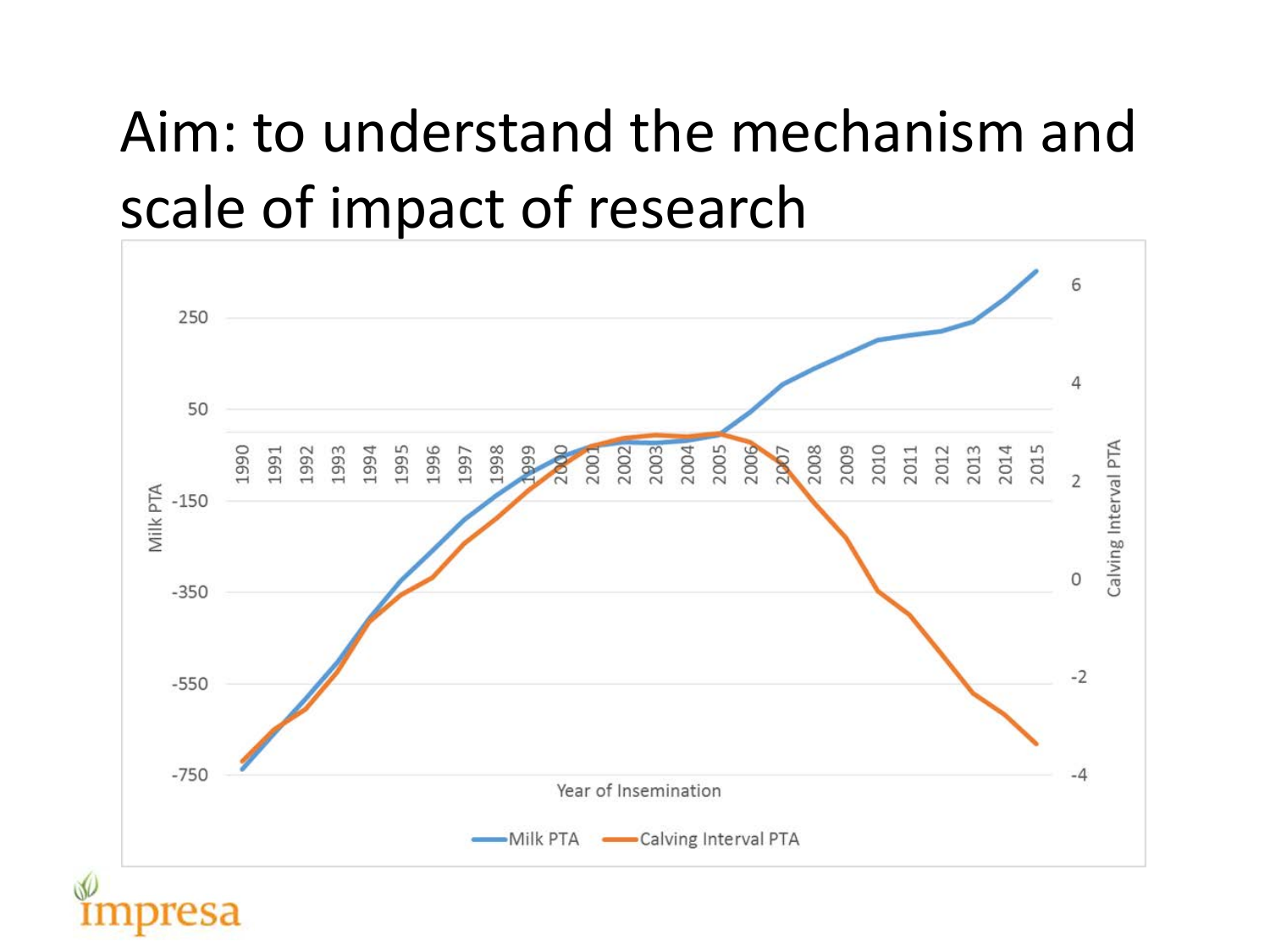### **Predicted Transmitting Abilities for milk production and Calving Interval for AI sires used on British farms over 25 years**

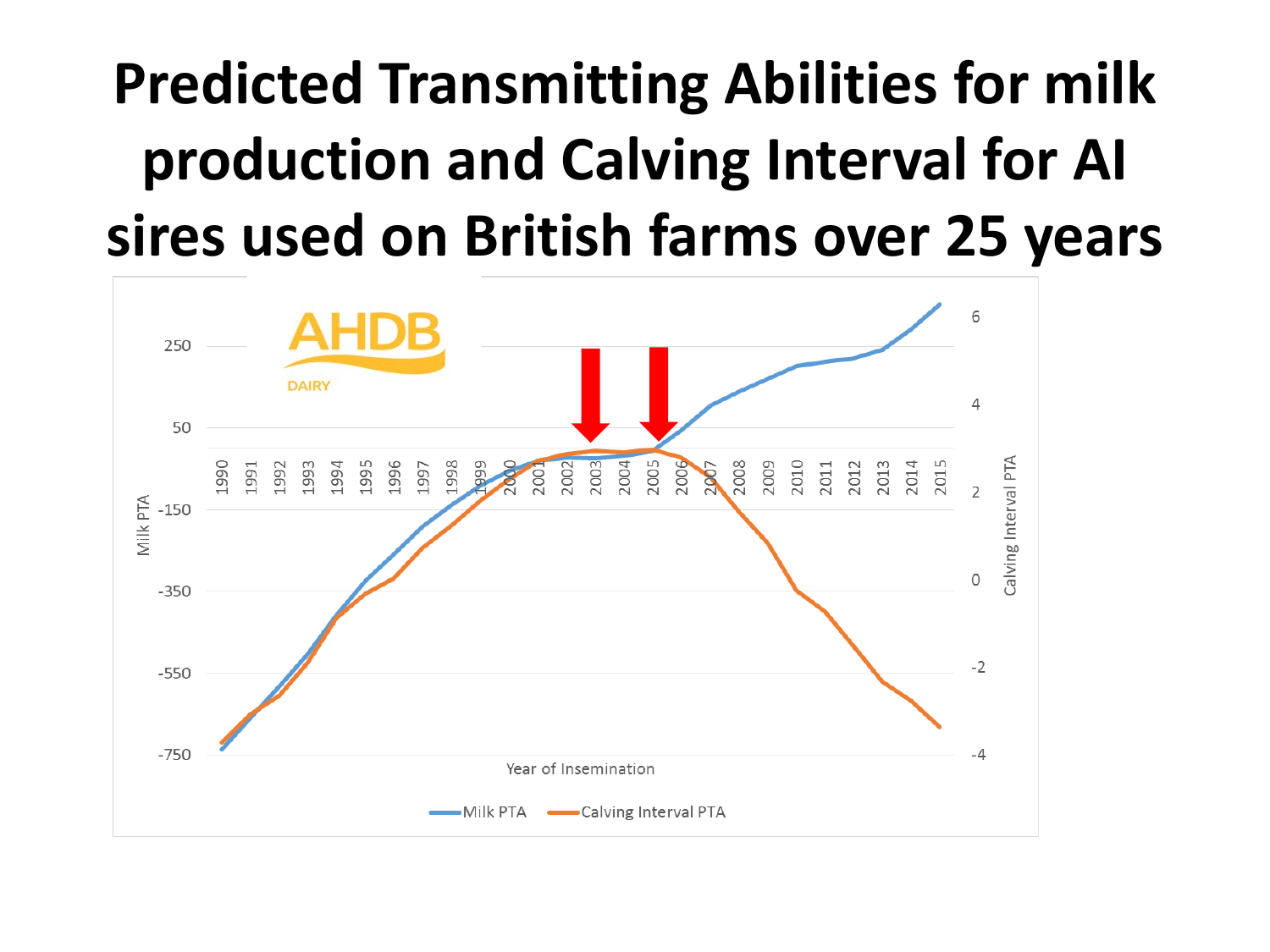#### NMR average calving interval

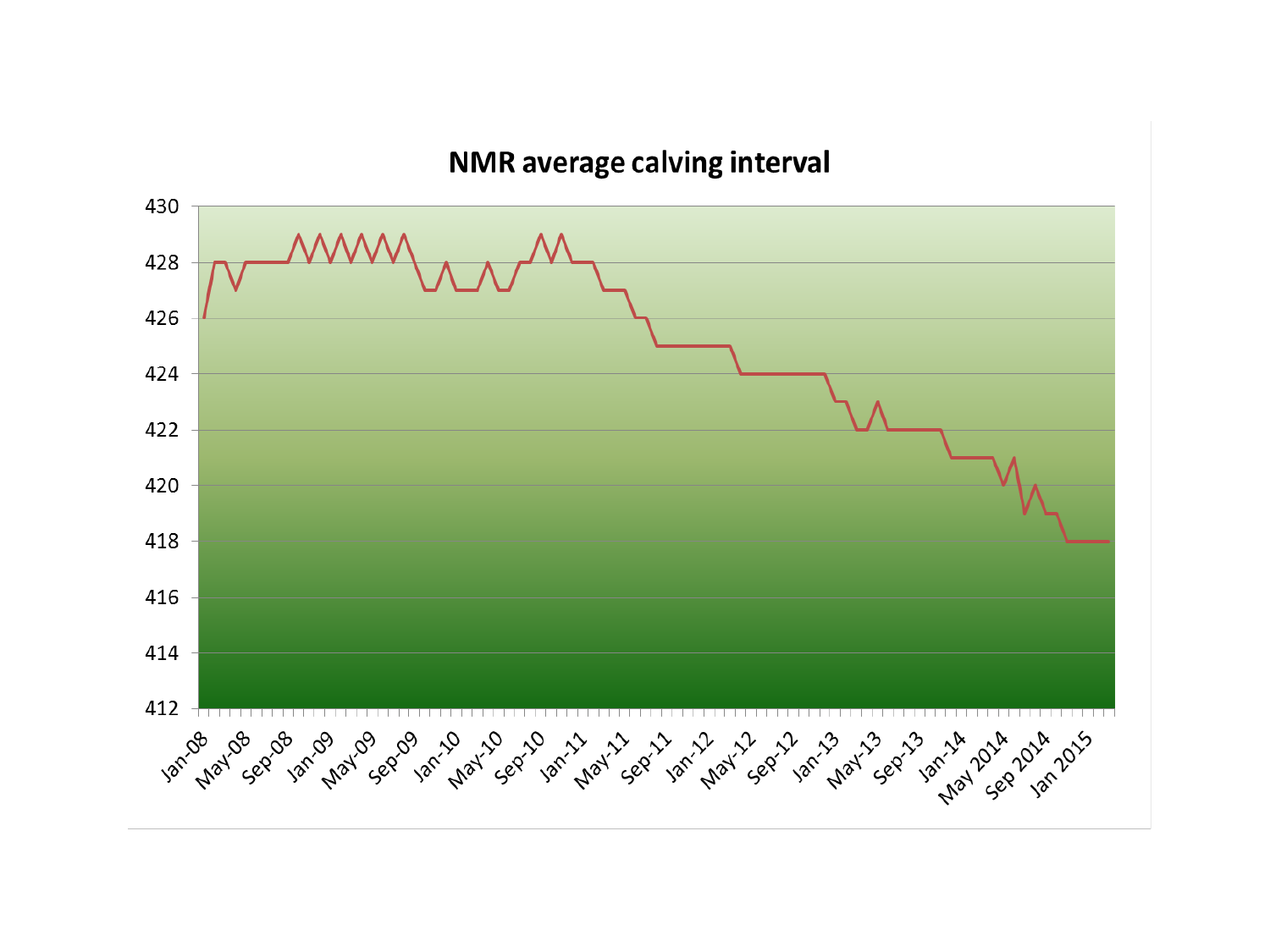### Aim: to understand the mechanism and scale of impact of research

- What we 'knew' when we began
	- Successful initiation
	- Successful adoption
- How and why did they happen?

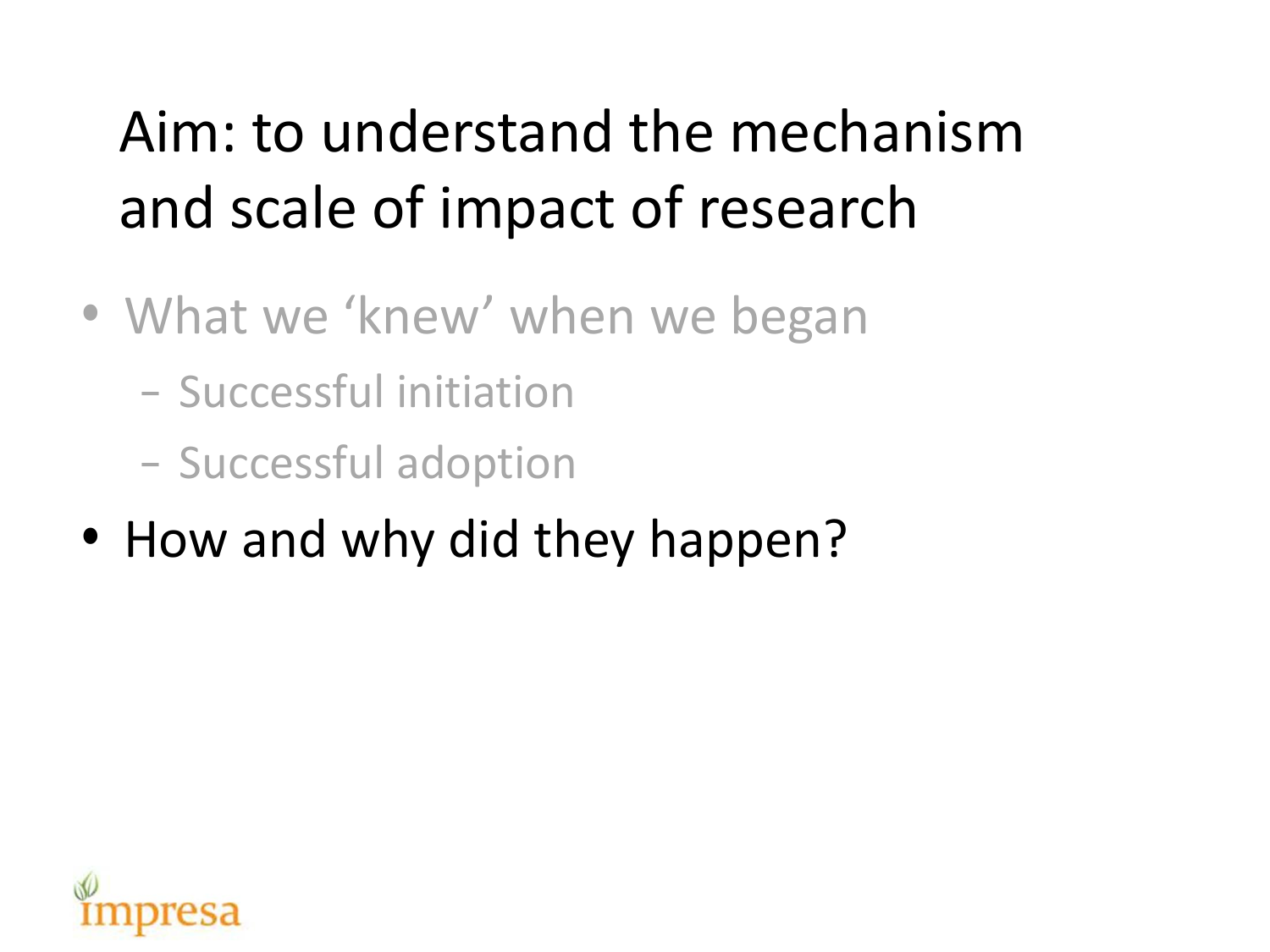# Methodology

- To create an impact pathway
	- Records
		- Project documentation (sparse)
	- People
		- Stakeholder interviews
		- Stakeholder workshops (recorded and transcribed)

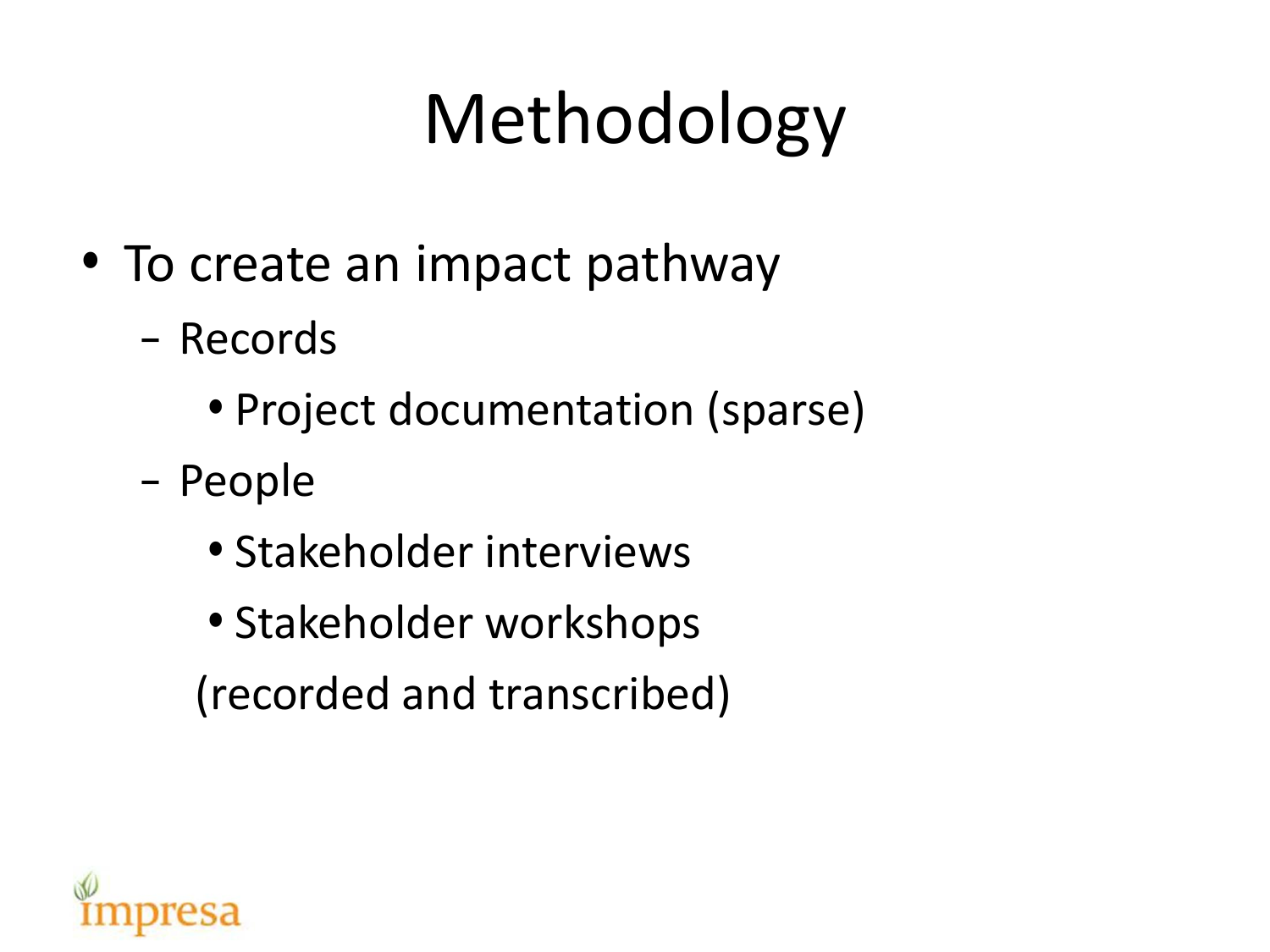# Successful initiation:

• Positive Research funding environment:

– MAFF; funding stream; awareness of problem MAFF established research meetings - involving industry and other stakeholders

• However there was a major barrier – Lack of interest from key stakeholders (vets, farmers and the MDC) and opposition by breeding companies

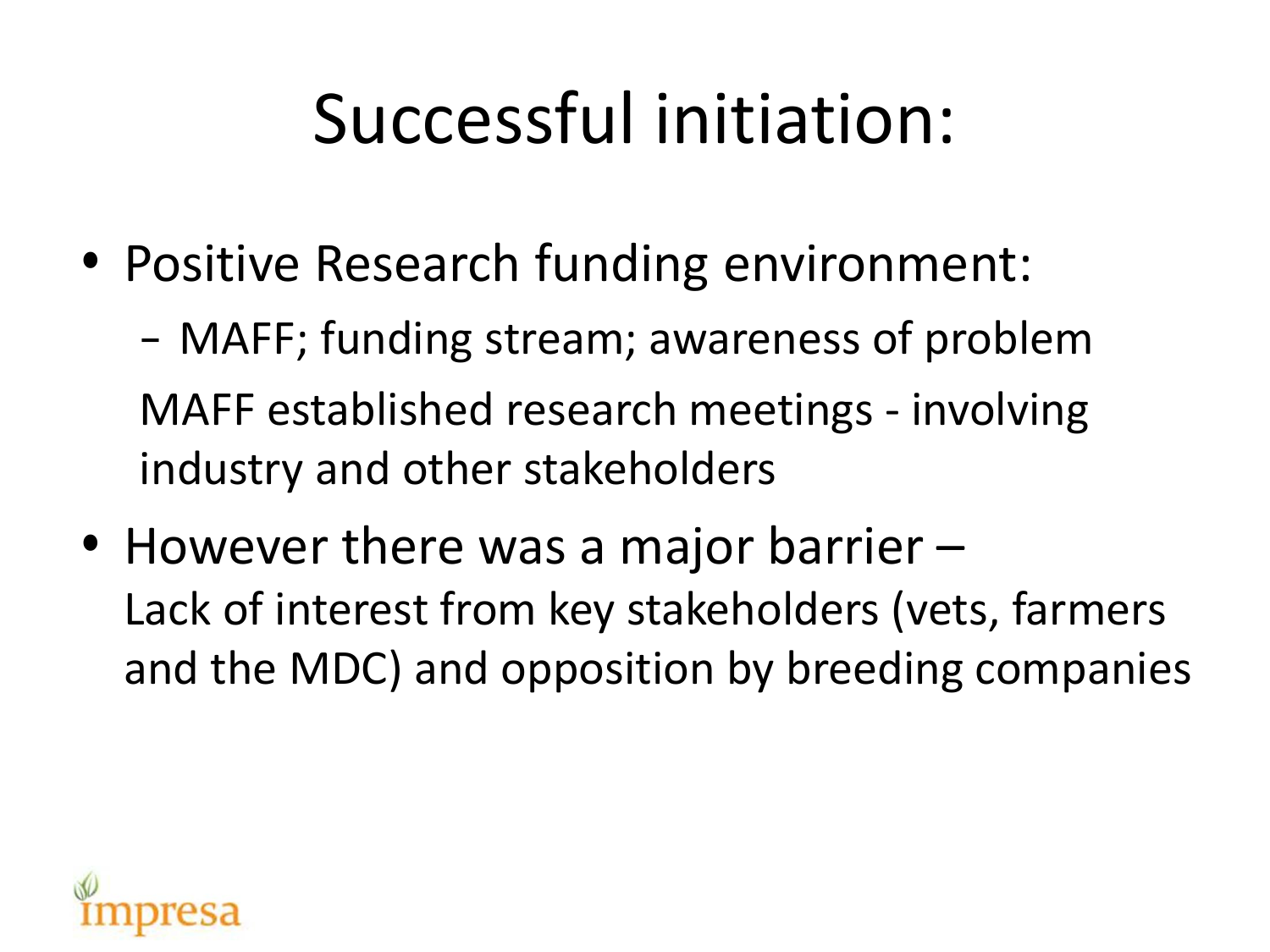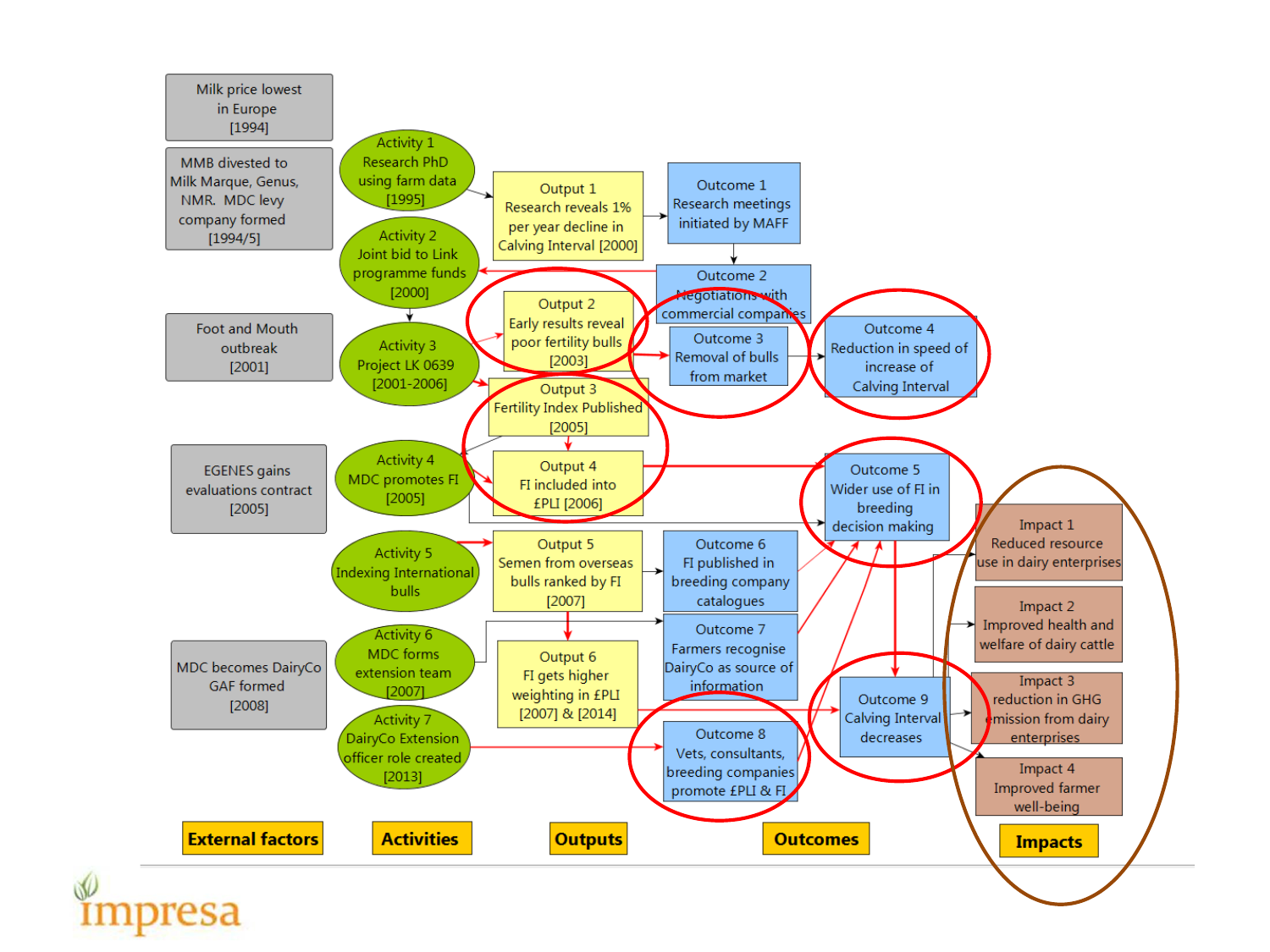# Assessing the impacts

- Economic
- Environmental
- Social

All challenging to monitor.

Other impact: establishment of infrastructure and **proof of concept** (now indices produced for mastitis, lameness, longevity and resistance to bTB).

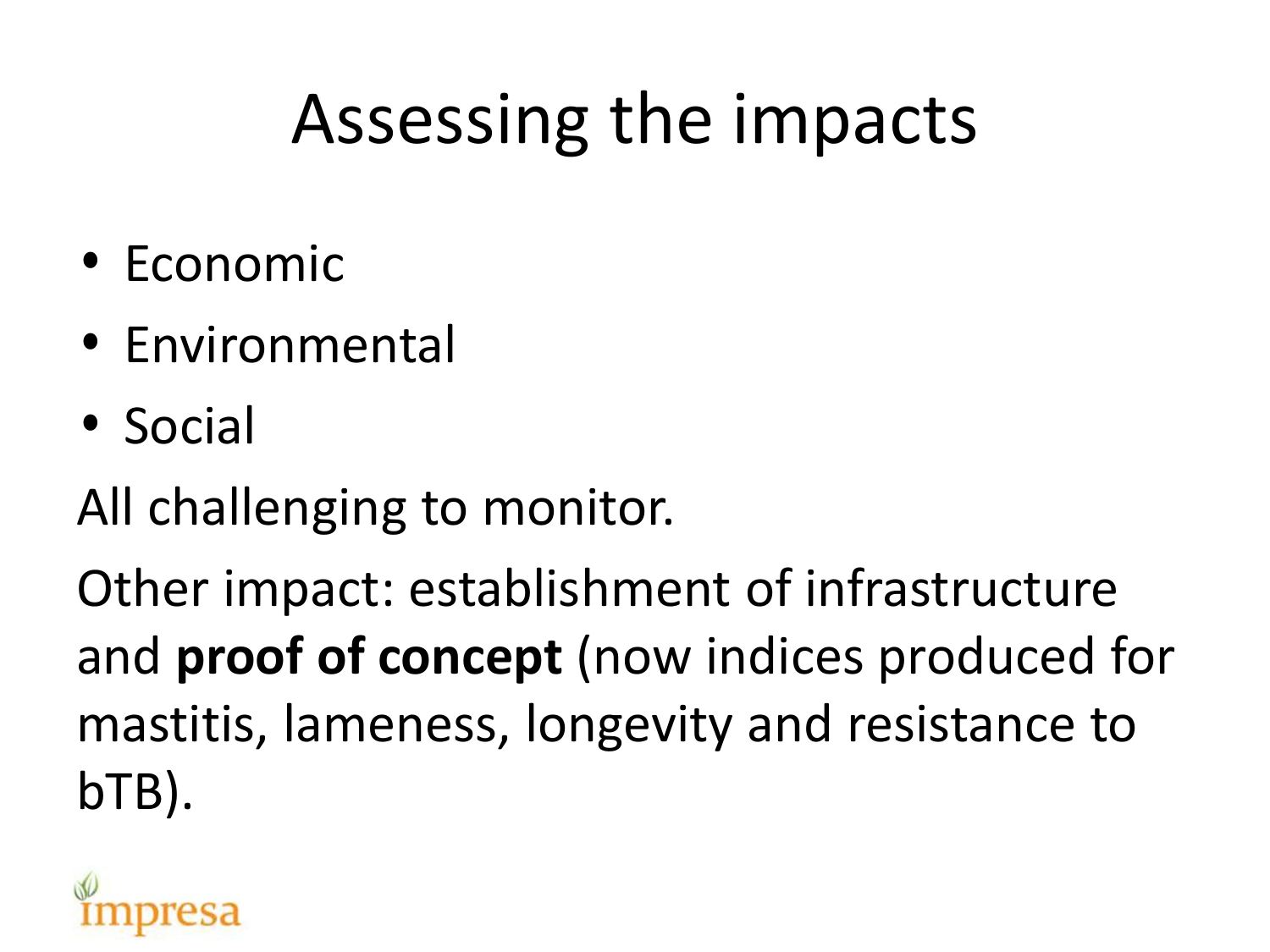### Comments:

- No involvement of farmers
- Weak role of usual extension agents and research farms
- Importance of trust in adopting innovation
- Importance of infrastructure changes in explaining behaviours.

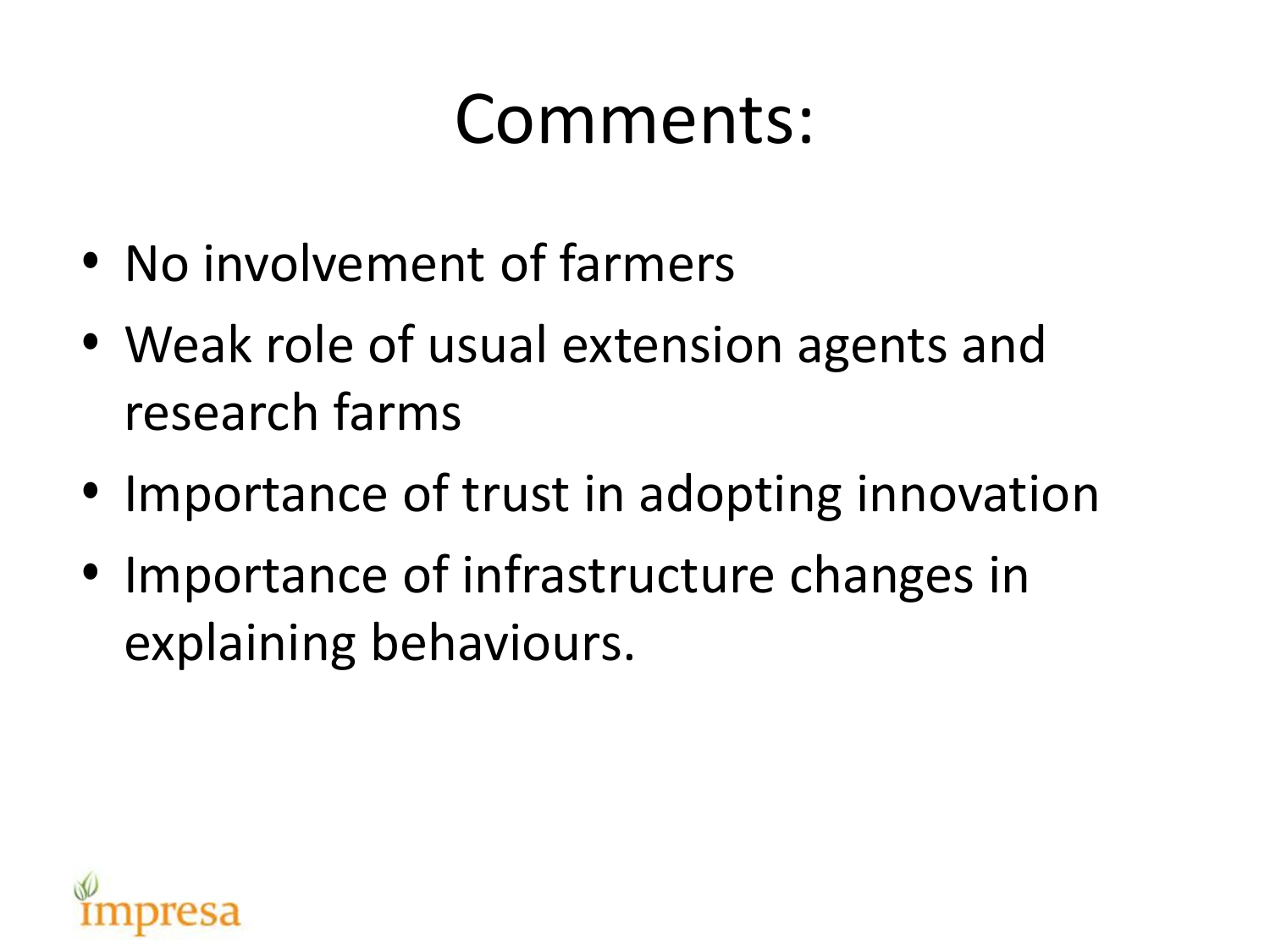## Conclusions on the process

Assessing impact:

- Confidentiality issues in public/private projects
- Conflicts: time needed to allow for dissemination and adoption, and loss of information:
	- data retention periods
	- key stakeholders researchers changing roles, retirements, lack of interest
	- learning for policy and funding cycles.

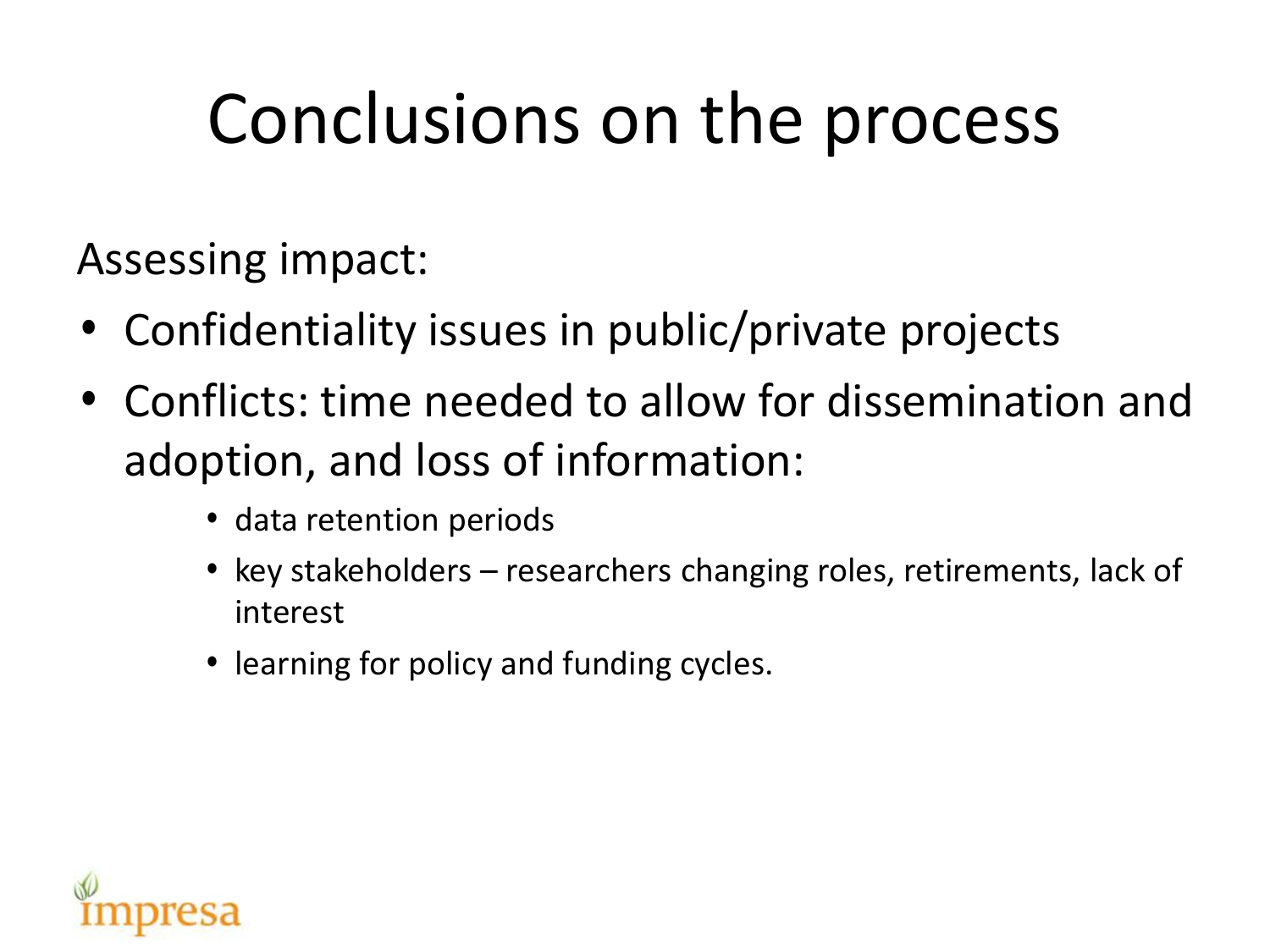# Conclusions

• Policy

Need for an honest broker

#### • Researcher

Consider the impact pathway, and how to monitor it, at the start

#### • Data use and ownership

Many things that are industry relevant can only be done using industry data. BUT currently fragmented and privately owned and therefore vulnerable.